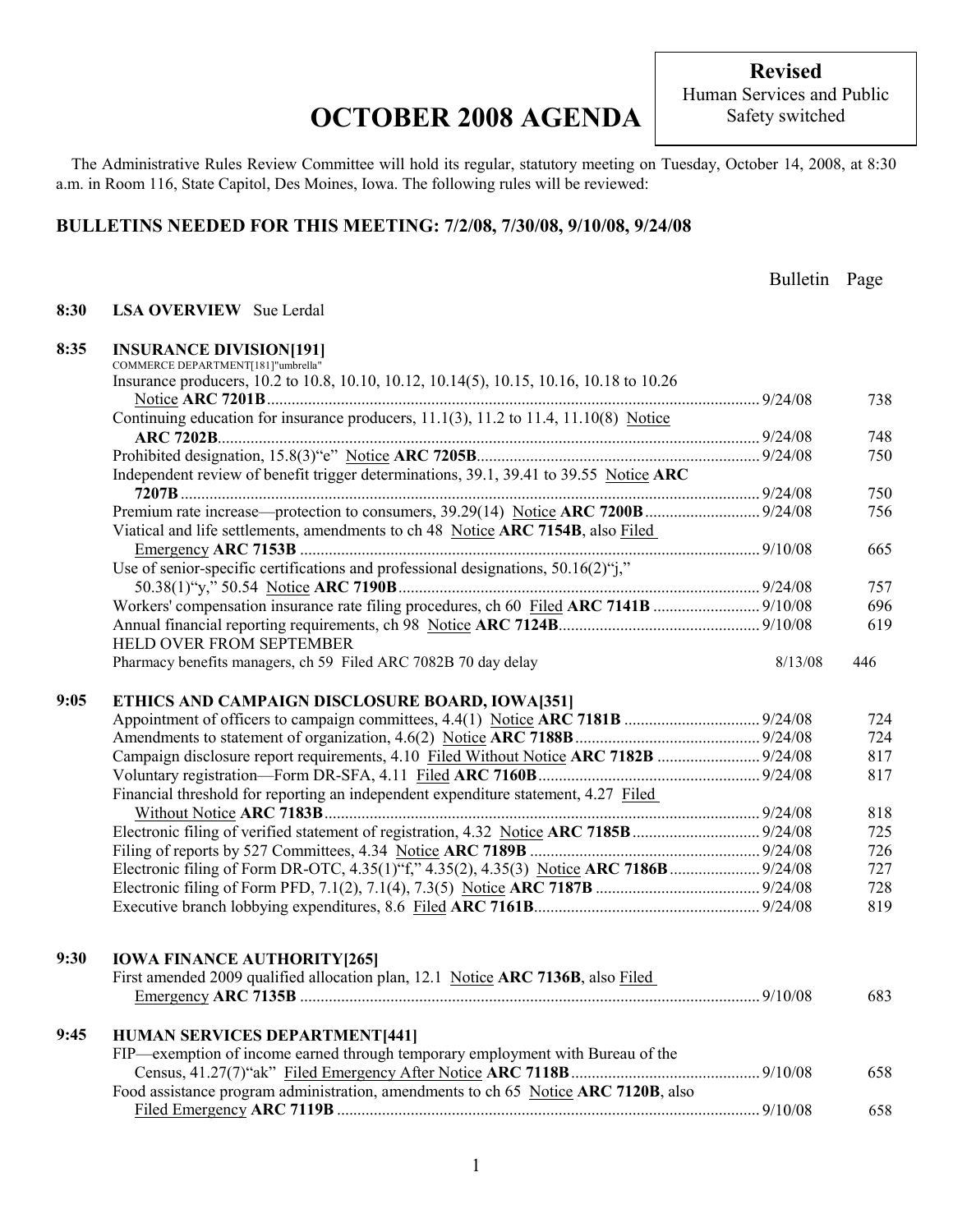### Bulletin Page

| <b>HUMAN SERVICES</b> continued                                                        |          |     |
|----------------------------------------------------------------------------------------|----------|-----|
|                                                                                        | 9/24/08  | 729 |
| Case management services—compliance with federal regulations, amendments to chs 77     |          |     |
|                                                                                        | 9/24/08  | 730 |
| Medicaid coverage of periodontal and endodontic dental services, 78.4(14) Notice ARC   |          |     |
|                                                                                        | 9/10/08  | 616 |
| Home health agency care for maternity patients and children, 78.9(9) Filed Emergency   |          |     |
|                                                                                        | .9/10/08 | 661 |
| Medicaid reimbursement rate for nonemergency medical transportation by car, 78.13(5)   |          |     |
| Notice ARC 7123B, also Filed Emergency ARC 7122B                                       | .9/10/08 | 663 |
| PROMISE JOBS mileage reimbursement rate increase, $93.110(6)$ "b" Notice ARC           |          |     |
|                                                                                        | .9/10/08 | 664 |
| Donation of funds to department; elimination of provider advisory committee, 150.2(4), |          |     |
|                                                                                        | 9/24/08  | 737 |
| Purchase of service rate limits for supervised apartment living and shelter care,      |          |     |
|                                                                                        | .9/10/08 | 693 |
|                                                                                        |          | 694 |
| KinderTrack; child care assistance policy, 170.1, 170.2(1), 170.3, 170.4(7) Filed ARC  |          |     |
| 7131B                                                                                  | 9/10/08  | 695 |
| Rate increase for group foster care service; elimination of statewide fixed rates,     |          |     |
|                                                                                        |          | 696 |

### 10:00 to 10:15 BREAK

### **10:15 REVENUE DEPARTMENT[701]**

|                                                                                             | 789 |
|---------------------------------------------------------------------------------------------|-----|
| Update of revenue rules pertaining to motor fuel, amend chs 18, 67, 68, 231; rescind chs    |     |
|                                                                                             | 790 |
| Individual and corporation income tax; charitable conservation contribution tax credits,    |     |
|                                                                                             | 793 |
| Individual and corporation tax, amendments to chs 40 to 42, 52, 53 Notice ARC 7199B 9/24/08 | 798 |
| Individual, corporation, and franchise tax, amendments to chs 42, 43, 52, 58 Notice         |     |
| ARC 7196B $9/24/08$                                                                         | 802 |

#### **10:30 NATURAL RESOURCE COMMISSION[571]**

| NATURAL RESOURCES DEPARTMENT[561]"umbrella"                                         |     |
|-------------------------------------------------------------------------------------|-----|
|                                                                                     | 631 |
| Daily bag and possession limit—bluegill and crappie, 81.1, 81.2(12) Notice ARC      |     |
|                                                                                     | 632 |
| Waterfowl and coot hunting seasons, 91.1, 91.3, 91.5(1), 91.6 Filed Emergency After |     |
|                                                                                     | 684 |
|                                                                                     | 635 |
|                                                                                     | 636 |
|                                                                                     | 637 |
|                                                                                     | 638 |
|                                                                                     |     |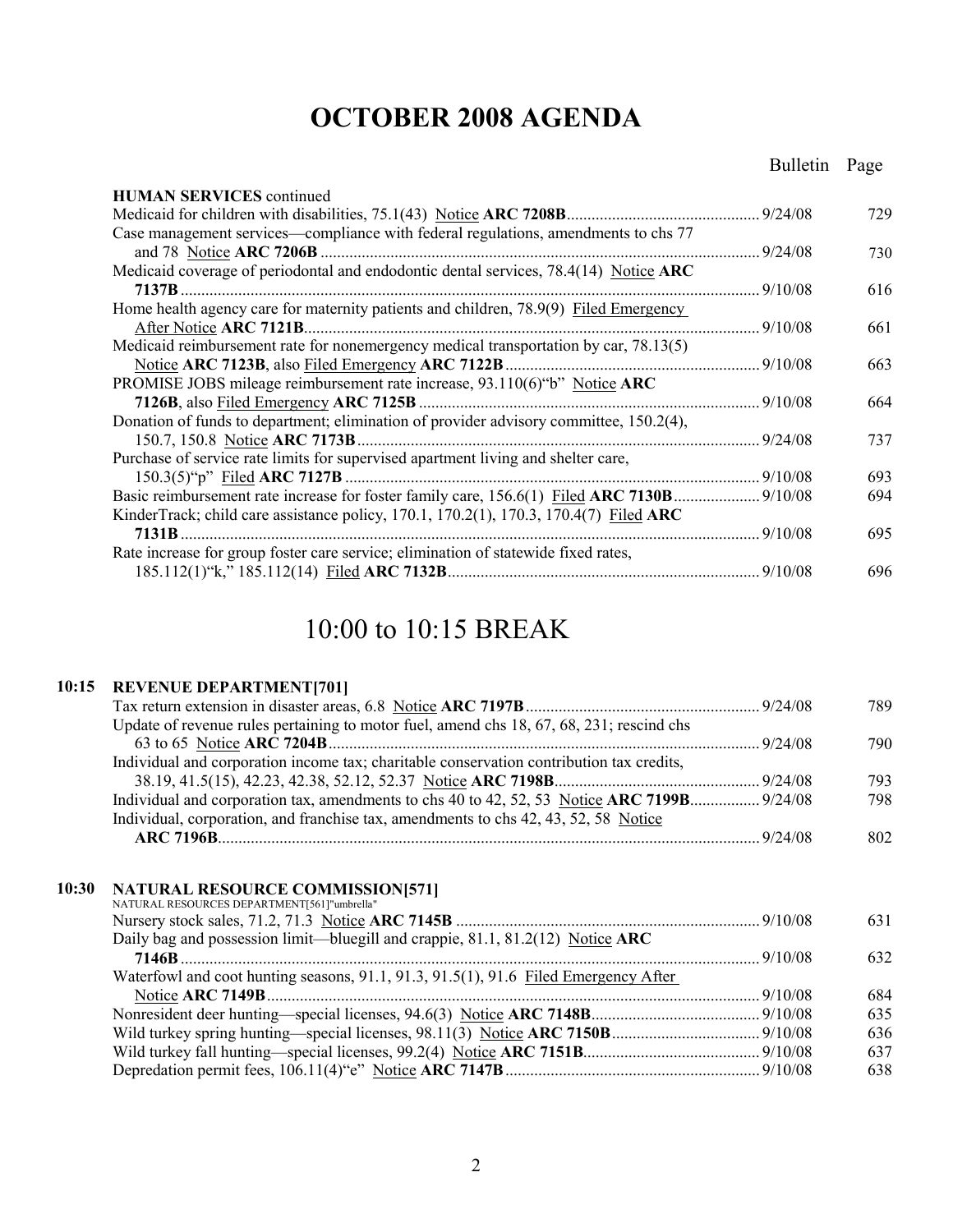|       |                                                                                                         | Bulletin Page |     |
|-------|---------------------------------------------------------------------------------------------------------|---------------|-----|
| 10:45 | <b>NATURAL RESOURCES DEPARTMENT[561]</b>                                                                |               |     |
|       |                                                                                                         |               | 639 |
|       |                                                                                                         |               |     |
| 11:00 | <b>PUBLIC SAFETY DEPARTMENT[661]</b>                                                                    |               |     |
|       |                                                                                                         |               | 776 |
|       | Electrical installations—update of National Electrical Code reference, 201.3 Notice                     |               |     |
|       |                                                                                                         |               | 781 |
|       | <b>PUBLIC SAFETY CONTINUED</b>                                                                          |               |     |
|       | Electrical requirements—update of National Electrical Code reference, 301.5 Notice                      |               |     |
|       | Installation requirements—update of National Electrical Code reference, 504.1 Notice                    |               | 782 |
|       |                                                                                                         |               | 783 |
|       |                                                                                                         |               | 784 |
|       |                                                                                                         |               |     |
| 11:30 | <b>COMMITTEE BUSINESS</b>                                                                               |               |     |
|       | approve minutes, November meeting, miscellaneous                                                        |               |     |
|       |                                                                                                         |               |     |
|       | 11:40 to 12:45 LUNCH                                                                                    |               |     |
| 12:45 | <b>ENVIRONMENTAL PROTECTION COMMISSION[567]</b>                                                         |               |     |
|       | NATURAL RESOURCES DEPARTMENT[561]"umbrella"                                                             |               |     |
|       |                                                                                                         |               | 688 |
|       |                                                                                                         |               | 689 |
|       | Water use and allocation permits—application fee, 50.4(2) Filed Emergency ARC                           |               |     |
|       |                                                                                                         |               | 657 |
|       | HELD OVER FROM SEPTEMBER                                                                                |               | 567 |
|       | Underground storage tanks—technical standards and corrective action, 135.2, 135.8(1) "d," 135.9(4) "f," |               |     |
|       | 135.10(4), 135.10(11) "h," 135.12(3) "d" and "e," 135.12(9) "a" and "d," 135.18(5) to 135.18(7),        |               |     |
|       | ch 135 appendices B and B-1, Filed ARC 6892B $\,$ 70 Day Delay                                          | 7/2/08        | 89  |
|       |                                                                                                         |               |     |

| 1:20 | <b>PUBLIC HEALTH DEPARTMENT[641]</b>                                                 |         |     |
|------|--------------------------------------------------------------------------------------|---------|-----|
|      |                                                                                      |         | 764 |
|      | Plumbing and mechanical systems examining board—administrative and regulatory        |         |     |
|      |                                                                                      |         | 641 |
|      |                                                                                      |         | 774 |
|      | EMS—air medical services, driver training, employee termination, 132.1, 132.8 Notice |         |     |
|      |                                                                                      |         | 775 |
|      |                                                                                      |         | 644 |
|      | <b>HELD OVER FROM SEPTEMBER</b>                                                      |         |     |
|      |                                                                                      |         | 373 |
|      |                                                                                      |         |     |
|      |                                                                                      | 7/30/08 | 312 |

### **No Representative requested to appear**

#### **XX:00 AGRICULTURE AND LAND STEWARDSHIP DEPARTMENT[21]** Update of guidelines for animal euthanasia, 67.9 Filed Emergency **ARC 7117B** ............................. 9/10/08 657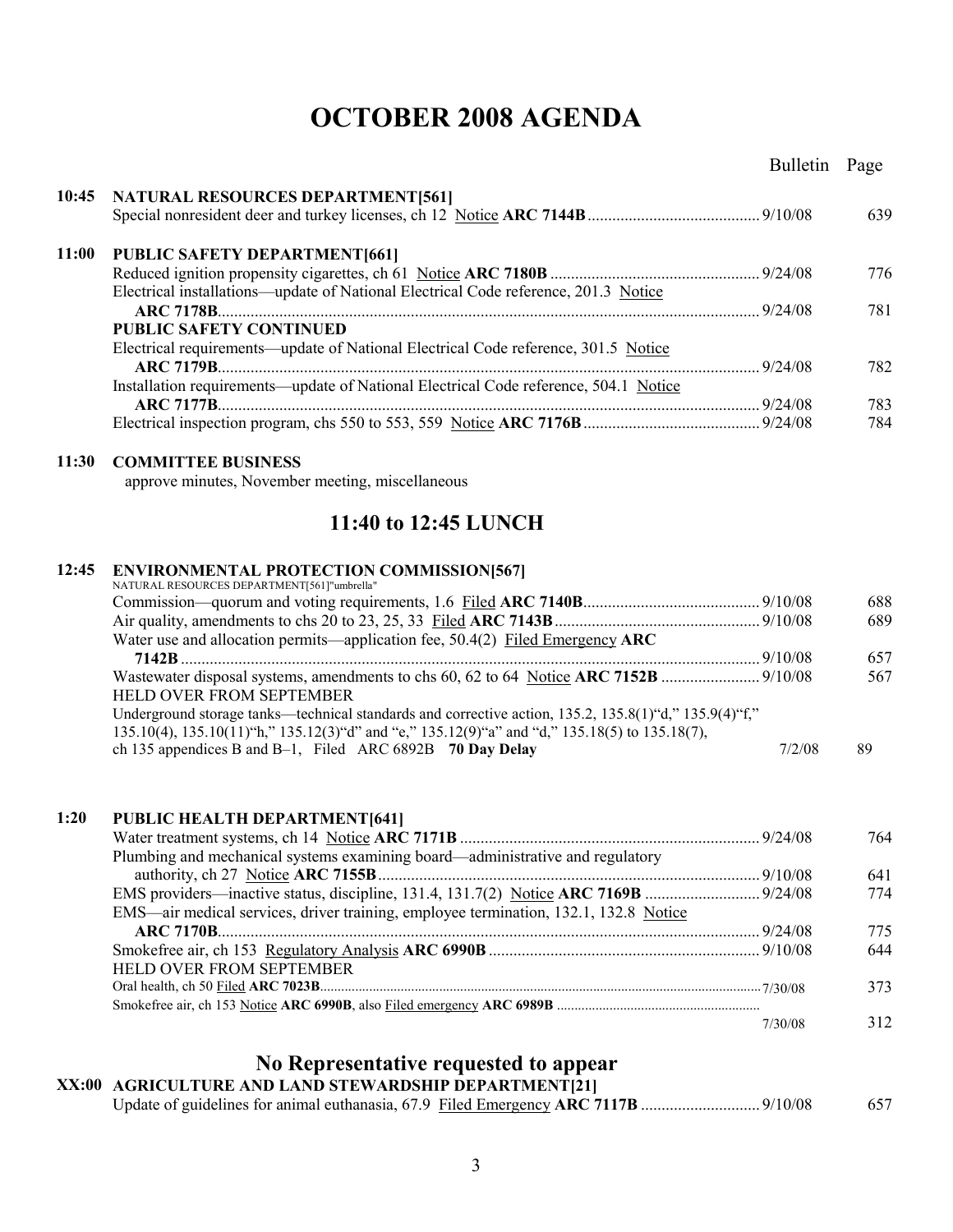|                                                                                                                                         | Bulletin Page |     |
|-----------------------------------------------------------------------------------------------------------------------------------------|---------------|-----|
|                                                                                                                                         |               |     |
| XX:00 BANKING DIVISION[187]<br>COMMERCE DEPARTMENT[181]"umbrella"                                                                       |               |     |
| Mortgage bankers and mortgage brokers, 18.1 to 18.5, 18.6(4), 18.8, 18.10(1), 18.23                                                     |               |     |
|                                                                                                                                         |               | 713 |
|                                                                                                                                         |               |     |
|                                                                                                                                         |               |     |
| XX:00 CORRECTIONS DEPARTMENT[201]                                                                                                       |               |     |
|                                                                                                                                         |               | 718 |
|                                                                                                                                         |               |     |
| XX:00 ELDER AFFAIRS DEPARTMENT[321]                                                                                                     |               |     |
|                                                                                                                                         |               | 687 |
|                                                                                                                                         |               | 559 |
|                                                                                                                                         |               | 559 |
|                                                                                                                                         |               | 560 |
|                                                                                                                                         |               | 587 |
|                                                                                                                                         |               |     |
|                                                                                                                                         |               |     |
| XX:00 IOWA PUBLIC EMPLOYEES' RETIREMENT SYSTEM[495]                                                                                     |               |     |
| Benefits; service credit and purchases; dividends, amendments to chs 4, 6 to 8, 13 to 15                                                |               |     |
|                                                                                                                                         |               | 697 |
|                                                                                                                                         |               |     |
| XX:00 LABOR SERVICES DIVISION[875]                                                                                                      |               |     |
| WORKFORCE DEVELOPMENT DEPARTMENT[871]"umbrella"                                                                                         |               |     |
|                                                                                                                                         |               | 820 |
| Elevator safety board—construction personnel hoists, $71.4$ , $75.1$ , $75.2$ , $75.3(2)$ , $76.2(11)$ ,                                |               |     |
|                                                                                                                                         |               | 820 |
|                                                                                                                                         |               |     |
| XX:00 PHARMACY BOARD[657]<br>PUBLIC HEALTH DEPARTMENT[641]"umbrella"                                                                    |               |     |
| Certification of pharmacy technicians, 3.1, 3.5, 3.10 Notice of Termination ARC 7195B  9/24/08                                          |               | 759 |
|                                                                                                                                         |               | 821 |
|                                                                                                                                         |               | 822 |
|                                                                                                                                         |               | 759 |
| Centralized prescription filling and processing, 18.2, 18.3 Notice of Termination ARC                                                   |               |     |
|                                                                                                                                         |               | 760 |
|                                                                                                                                         |               |     |
|                                                                                                                                         |               |     |
| XX:00 PROFESSIONAL LICENSING AND REGULATION BUREAU[193]<br>COMMERCE DEPARTMENT[181]"umbrella"                                           |               |     |
|                                                                                                                                         |               | 823 |
|                                                                                                                                         |               |     |
|                                                                                                                                         |               |     |
| XX:00 PROFESSIONAL LICENSURE DIVISION[645]                                                                                              |               |     |
| PUBLIC HEALTH DEPARTMENT[641]"umbrella"<br>Election of officers; competency examination or alcohol or drug screening, $4.3(2)$ , $4.15$ |               |     |
|                                                                                                                                         |               | 760 |
| Board of hearing aid dispensers, rescind chs 120, 125; amend chs 121, 122, 124 Notice                                                   |               |     |
|                                                                                                                                         |               | 762 |
| Board of physical and occupational therapy, rescind chs 199, 204, 205, 210; amend chs                                                   |               |     |
|                                                                                                                                         |               | 763 |
|                                                                                                                                         |               |     |